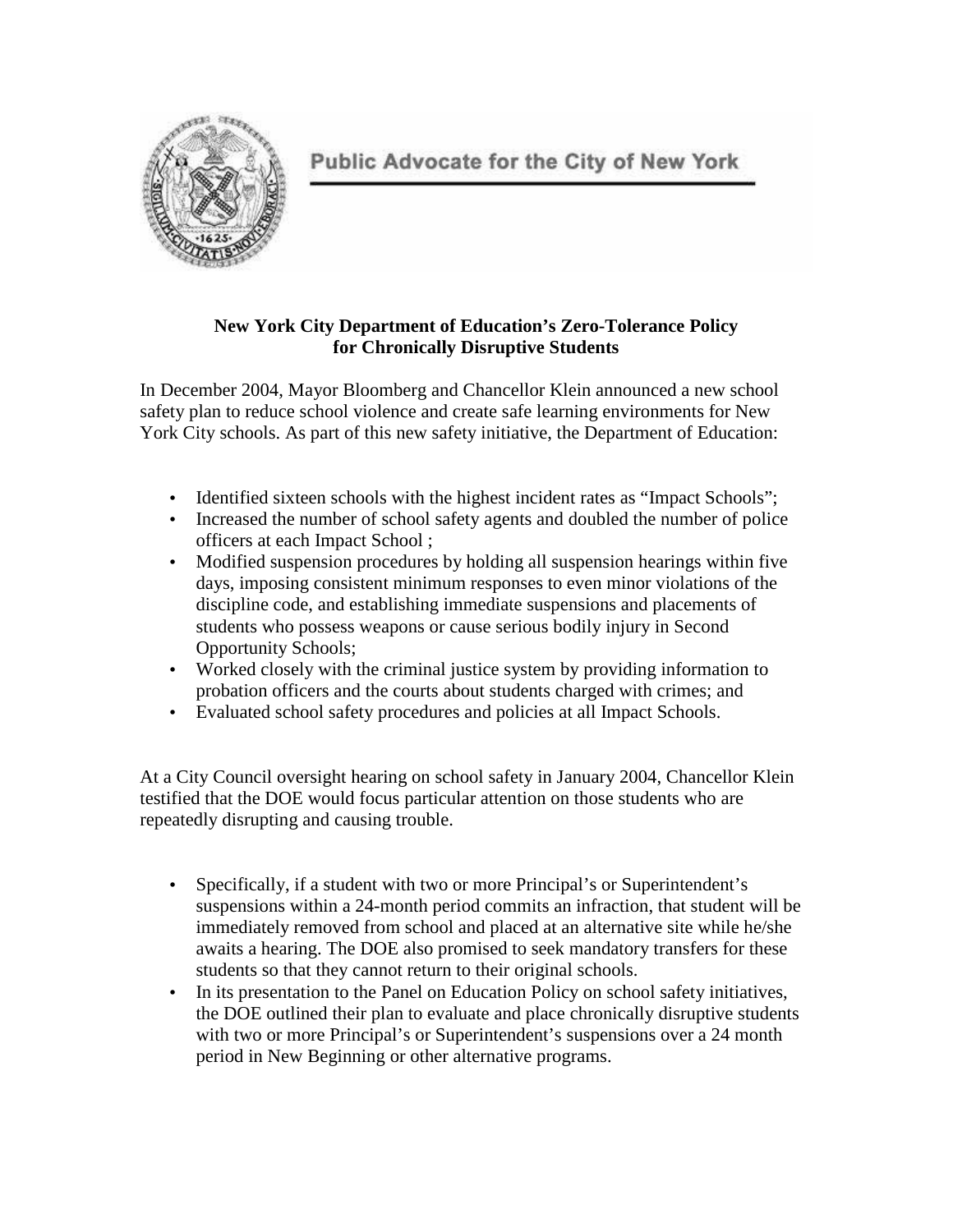From January 3 to January 10, 2005 , staff from the Public Advocate's office interviewed 12 administrators to see how they were faring under the Department of Education's new suspension policies and procedures.

# **Findings**

### *The Department of Education fails to provide mandatory transfers for students with multiple disciplinary infractions as promised*

- One year after the establishment of the Department of Education's new suspension policies, the Public Advocate's Office has found that the DOE's zero tolerance policy for repeat offenders remains scattered at best.
- Of the twelve high school administrators we were able to interview, eleven attested to the fact that regional offices fail to provide mandatory transfers for students with multiple disciplinary infractions as promised.
- The administrators represent the following schools: Adlai Stevenson, Dewitt Clinton, Harry Truman, Evander Childs, Christopher Columbus and Taft in the Bronx ; Norman Thomas and Brandeis in Manhattan ; John Adams, and Franklin K. Lane in Brooklyn; and Cordozo in Queens.
- Curtis High school in Staten Island is the only school that did not have to request transfers for students with multiple infractions.
- Some were under the impression that the student had to commit the same offense for the mandatory transfer to occur. Others pointed out that there is no hard and fast rule that students be automatically transferred and that transfers were decided on a case-by-case basis depending on the infraction.

### *The Department of Education fails to place students with chronic disciplinary problems in New Beginning Centers*

- Through our interviews with high school administrators, the Public Advocate's Office found that despite the DOE's original intention to place chronically disruptive students with two or more Principal's or Superintendent's suspensions over a 24-month period in New Beginning centers, every high school administrator we spoke to indicated that this is just not happening. According to our interviewees, these programs only accept students with attendance problems, not disciplinary problems.
- The reason for DOE's failure to implement its own mandatory rule is that there is simply nowhere to place students with disciplinary problems.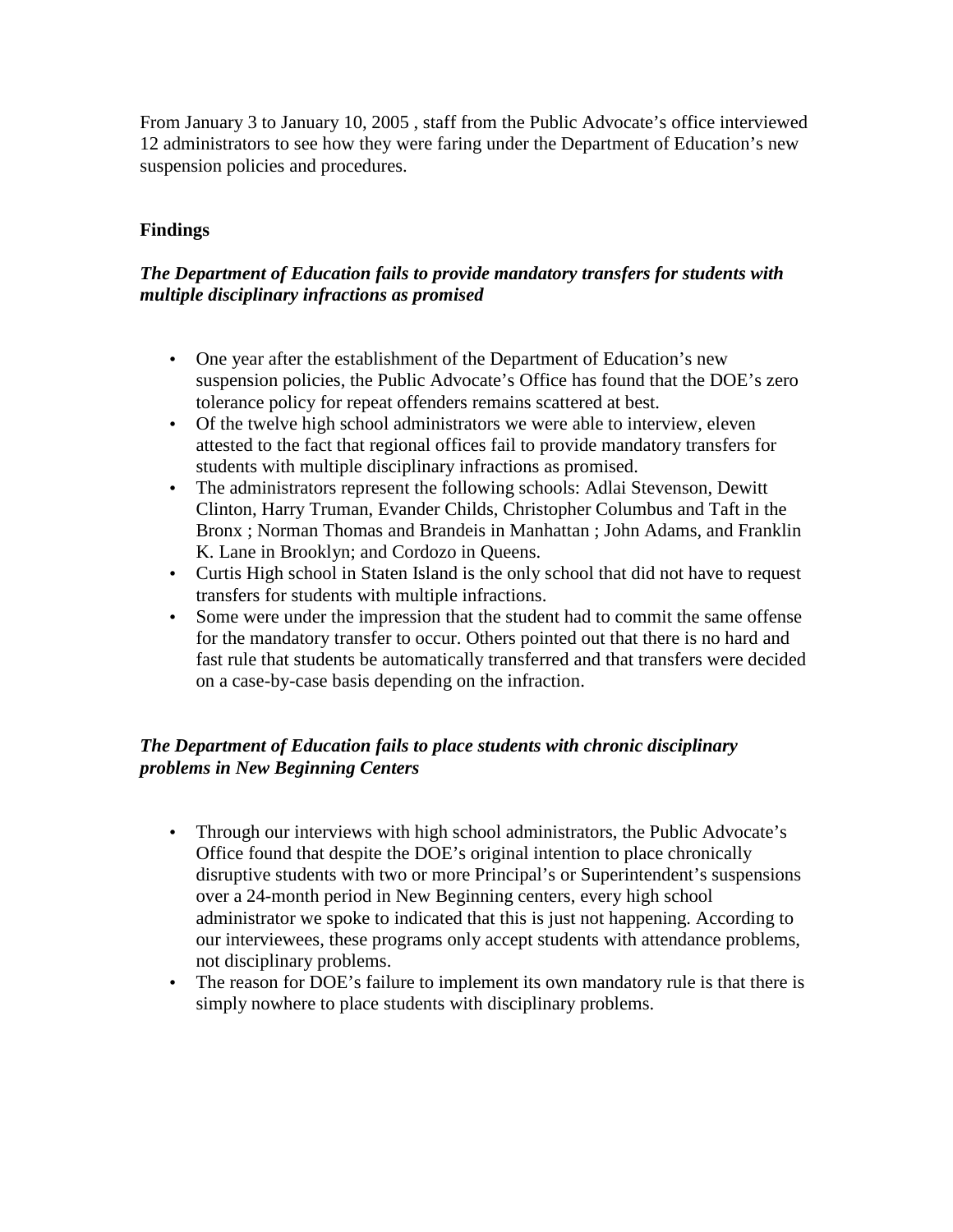### *Profiles of Schools*

#### *Franklin K. Lane High School , Brooklyn*

• This school was designated an Impact school in January of 2004. Most recently, Lane was taken off the list due to a drop in safety incidents. Since September 2004, 70 students have been suspended (35 principal suspensions, 40 superintendent suspensions). *According to an administrator at Lane, an estimated 30 to 40 students with multiple suspensions are back at Lane* . In fact, Lane has two students with multiple superintendent suspensions for assault and armed burglary who are coming back to school in March. When the school was still an Impact School , administrators would receive a list indicating the number of suspensions a particular student received in a calendar year. If students had already been suspended twice within a two-year period, the school would request a transfer for the student. As an Impact School , Lane was successful in moving kids around. Now that Lane is no longer an Impact School , it remains to be seen how their requests will be handled.

#### *Adlai Stevenson High School , Bronx*

• According to an administrator at Adlai Stevenson High School in the Bronx , roughly 300 students have been suspended within the past year. Although Adlai Stevenson was designated an Impact School in January 2004, *100 of the students have been suspended twice within a two-year period and all are back at Adlai Stevenson save for one.* 

Data from other schools includes:

**Taft-** An estimated total of 300 suspensions. An estimated 100 have multiple infractions. All of these students are back at Taft.

**Cardozo-** An estimated total of 55 suspensions. An estimated 20 have multiple infractions. All of these students are back at Cardozo.

**Curtis** - Total number of 203 suspensions. 10 have multiple infractions and 8 have been transferred out of Curtis.

### **Recommendations**

Faced with a growing crisis in school safety, the Department of Education put together a hastily prepared school safety initiative that took a band aid approach rather than fixing